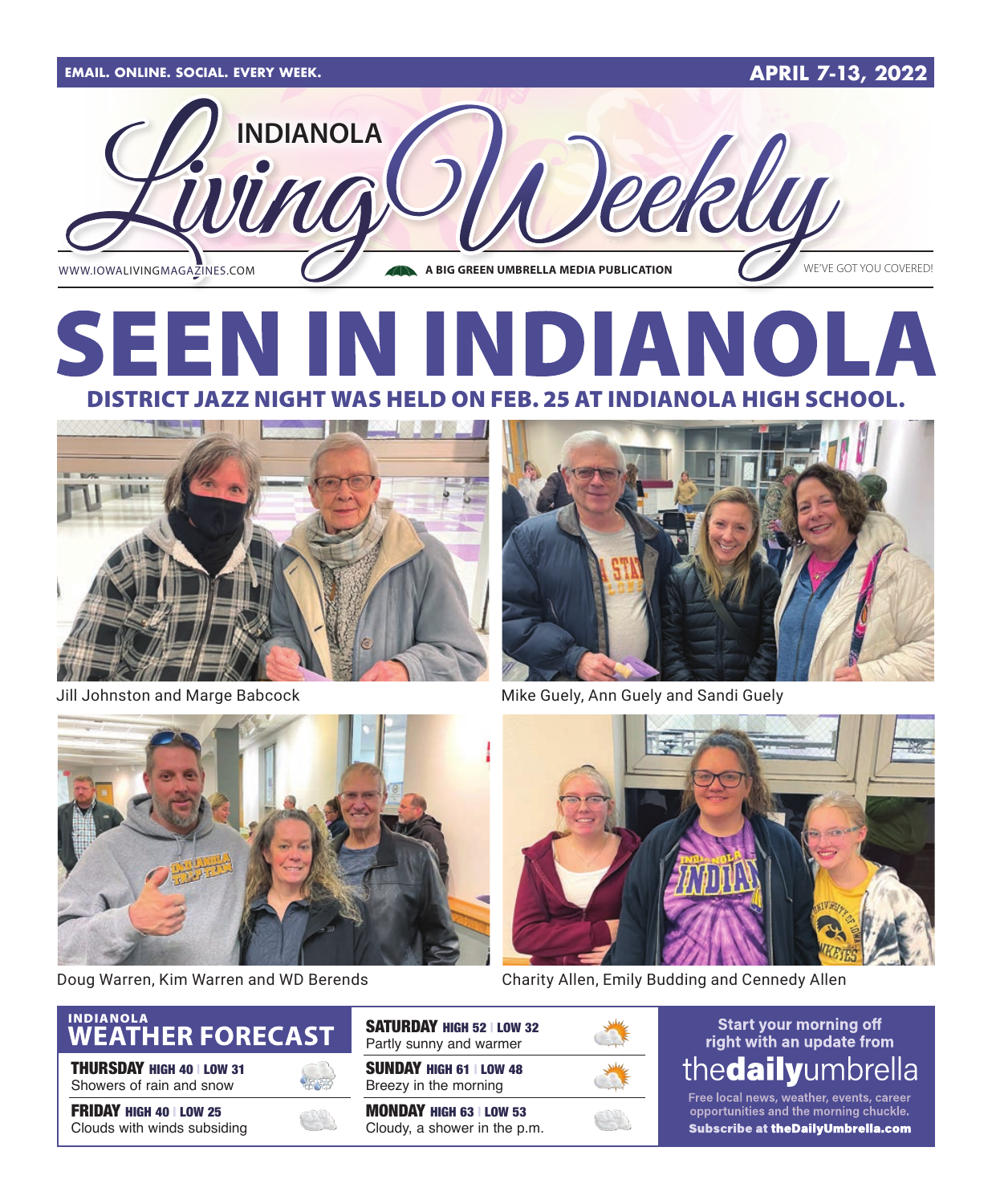CEMENTED IN MY BRAIN

#### FROM THE PUBLISHER

As a teenager, I worked after school at a concrete statuary in my hometown of Algona. My boss was Dennis Meyer, who now owns and operates a statuary here in central Iowa called Created in Johnston and is a close friend.

On my way to work one day, while running late, I passed a school bus that was slowing down. The school bus driver finished his route and then stopped by the statuary to talk with Dennis' father and business partner, Amos, who, as I learned later, had also driven a school bus at one point in his life. The conversation we soon had was not pleasant, but it was a life-changer for me. Amos made it clear, in no uncertain terms, that I would no longer be employed there if he ever heard of me passing a school bus again. I tried to awkwardly explain that the bus had not stopped yet, but that didn't matter. The conversation was stern and short.

After Amos left, Dennis softened the blow a bit, but he was also firm in his delivery. He told me he didn't expect me to ever be late and that I should plan my time better. But

if I am running

late, he said, don't ever pass a school bus that is slowing down or stopped. Ever.

I don't know who that school bus driver was, but I appreciate how he handled the situation. He could have reported me to the police. He could have called my parents. He could have personally chewed me out. But he knew that the wrath of the Meyers would be penalty enough. And it was.

I grew up in town, so I didn't ride the school bus. As a result, I didn't understand the issues and hazards bus drivers had to deal with then or today. Now, as a father of three daughters who all rode the bus, I know what kind of an impact a driver can have on an anxious and apprehensive youngster. My adult children still



I shared this memory with Dennis in recent years, and he offered his trademark ear-toear smile and said, "I hope you learned something." I did. Ever since that day as a teenager, when I see a school bus, I slow down way sooner than I need to, and I stop and patiently wait, offering a friendly wave and a smile to the driver and the kids.

Driving a school bus is not easy work, and drivers are getting more and more difficult to find. The last thing they need are impatient drivers of any age zipping by them. The Meyers — the concrete statuary owners — made that clear. It is cemented in my brain now.

Have a great week, and thanks for reading.

#### **Shane Goodman**

President and Publisher



Big Green Umbrella Media shane@dmcityview.com 515-953-4822, ext. 305

**INDIANOLA** Deekly

**A publication of Big Green Umbrella Media, Inc.** 8101 Birchwood Court, Suite, D, Johnston, IA 50131 [www.iowalivingmagazines.com](http://www.iowalivingmagazines.com)



**News contact** Tammy Pearson 515-953-4822, ext. 302 [tammy@iowalivingmagazines.com](mailto:tammy@iowalivingmagazines.com)



**Advertising contact** Kristine McDonald 515-975-3543 [kristine@iowalivingmagazines.com](mailto:kristine@iowalivingmagazines.com)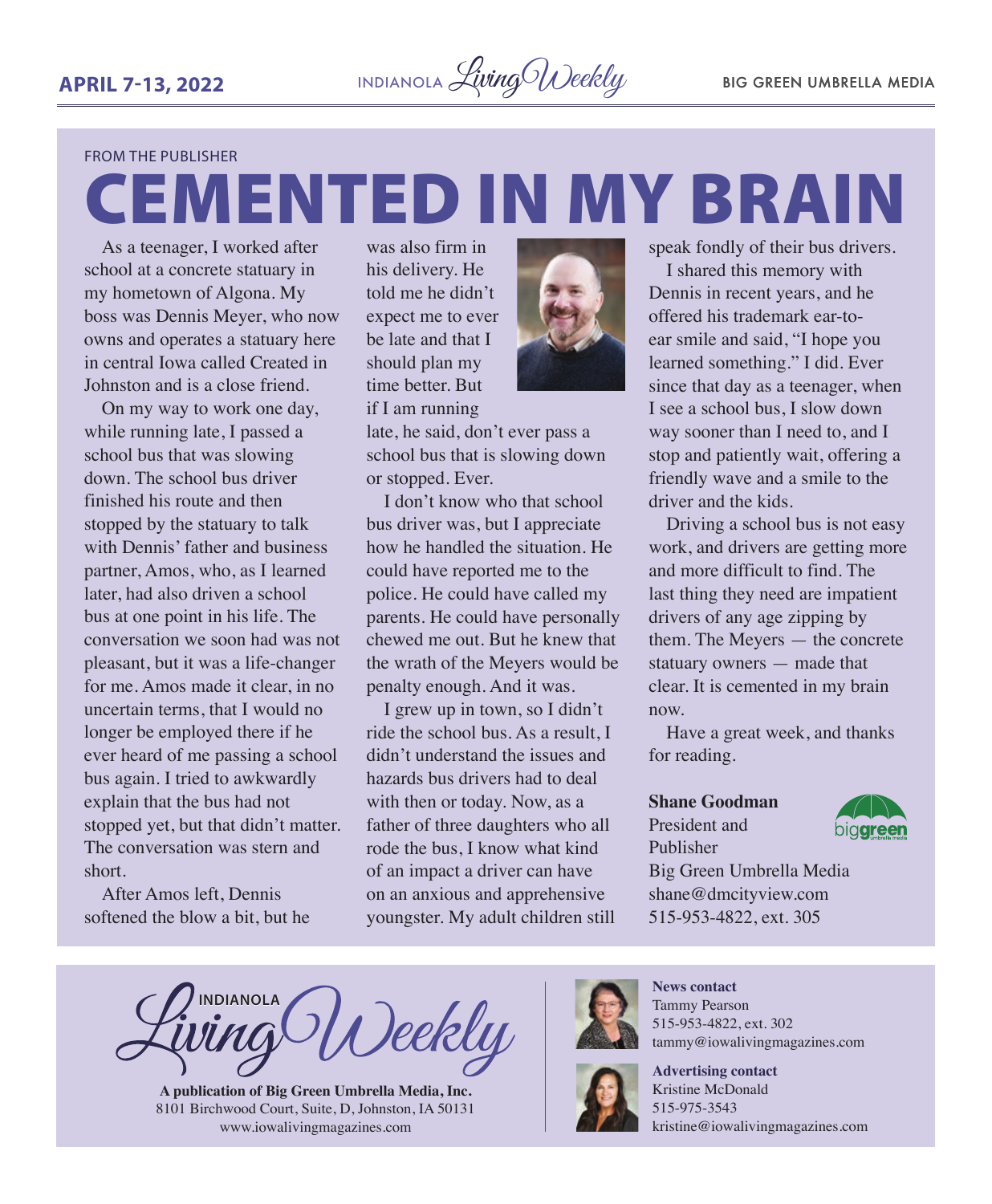

### INDIANOLA HIGH SCHOOL PROM GRAND MARCH

The public is invited to watch the Indianola High School Prom Grand March on Saturday, April 23, 4-5:30 p.m., at the High School North Gym. This annual school tradition is where students and their dates are introduced to the public prior to the dance. The prom attendees will parade across the gym floor in a lighted pathway to the center arch. The event is free to the public. Family/friends who wish to observe will enter at the North Gym doors and be seated in the West bleachers.  $\blacksquare$ 

### RED CROSS HONORS IOWANS FOR 'EXTRAORDINARY ACTS'

The Central Iowa Chapter and Northwest Iowa-Northeast Nebraska Chapter of the American Red Cross held the annual Heroes of the Heartland Breakfast March 29. The event recognized ordinary Iowans who performed impressive acts of service, as well as four local elementary school students who wrote winning essays about their personal heroes. Nationwide was the presenting sponsor for the breakfast. Emmy-award-winning reporter Andy Fales from WHO-TV acted as emcee.

Among those honored was Mike Coates of Indianola. Mike has been a grocery transport driver for Casey's since 2013, and, during a severe winter weather event on Dec. 9, 2021, he was involved in an eight-truck pileup along I-35 near Williams. Mike and another driver, Brian Robbins, were assessing the damage from the accident when they heard the screeching of another truck sliding out of control on the ice-covered road and saw it barreling toward them. Without hesitation, Mike grabbed Brian by the arm and pulled him under his semi-trailer, preventing injury and likely saving his  $l$ ife.  $\blacksquare$ 

### FAMILY FOLK CONTRA DANCE

A family contra dance will be held at the Dance Factory, 208 S. 8th St., Indianola, on April 22 from 7-9:30 p.m. The Melon Farmer Band will be playing, and Lonna Nachtigal will be calling the dancing. No partner necessary, and all are welcome. Recommended contribution to cover costs is \$10 for individuals and \$20 for a family. It is recommended to wear comfortable shoes or go barefoot and bring water. All are welcome and expect to dance with everyone, ages 8-80, or just listen to the great music.  $\blacksquare$ 

#### IHS SPORTS SCHEDULES

#### **Thursday, April 7**

- 4:15 p.m. **Tennis:** Girls JV/Varsity Dual @ Norwalk High School
- 4:15 p.m. **Tennis:** Boys JV/Varsity Dual vs. Norwalk

#### **Friday, April 8**

| 12 p.m.   | Tennis: Girls JV/Varsity<br>Invitational @ Boone<br><b>McHose Park Tennis</b><br>Courts   |
|-----------|-------------------------------------------------------------------------------------------|
| 12 p.m.   | Tennis: Boys JV/Varsity<br>Triangular @ Indianola<br><b>High School Tennis</b><br>Complex |
| 5:30 p.m. | <b>Soccer:</b> Girls JV @ DM<br>North                                                     |
| 5:30 p.m. | Soccer: Boys JV vs. Des<br>Moines Hoover                                                  |
|           |                                                                                           |

- 7 p.m. **Soccer:** Girls Varsity @ DM North
- 7:p.m. **Soccer:** Boys Varsity vs. Des Moines Hoover

#### **Saturday, April 9**

- 11 a.m. **Track & Field:** Boys/ Girls JV/Varsity Meet @ Valley
- 11:30 a.m. **Soccer:** Boys Varsity Invitational @ Urbandale

#### **Monday, April 11**

| 12 p.m.     | <b>Golf: Girls Varsity</b>     |
|-------------|--------------------------------|
|             | Invitational @                 |
|             | <b>Briarwood Golf Course</b>   |
| $4:15$ p.m. | <b>Tennis: Boys JV/Varsity</b> |
|             | Dual @ Knoxville               |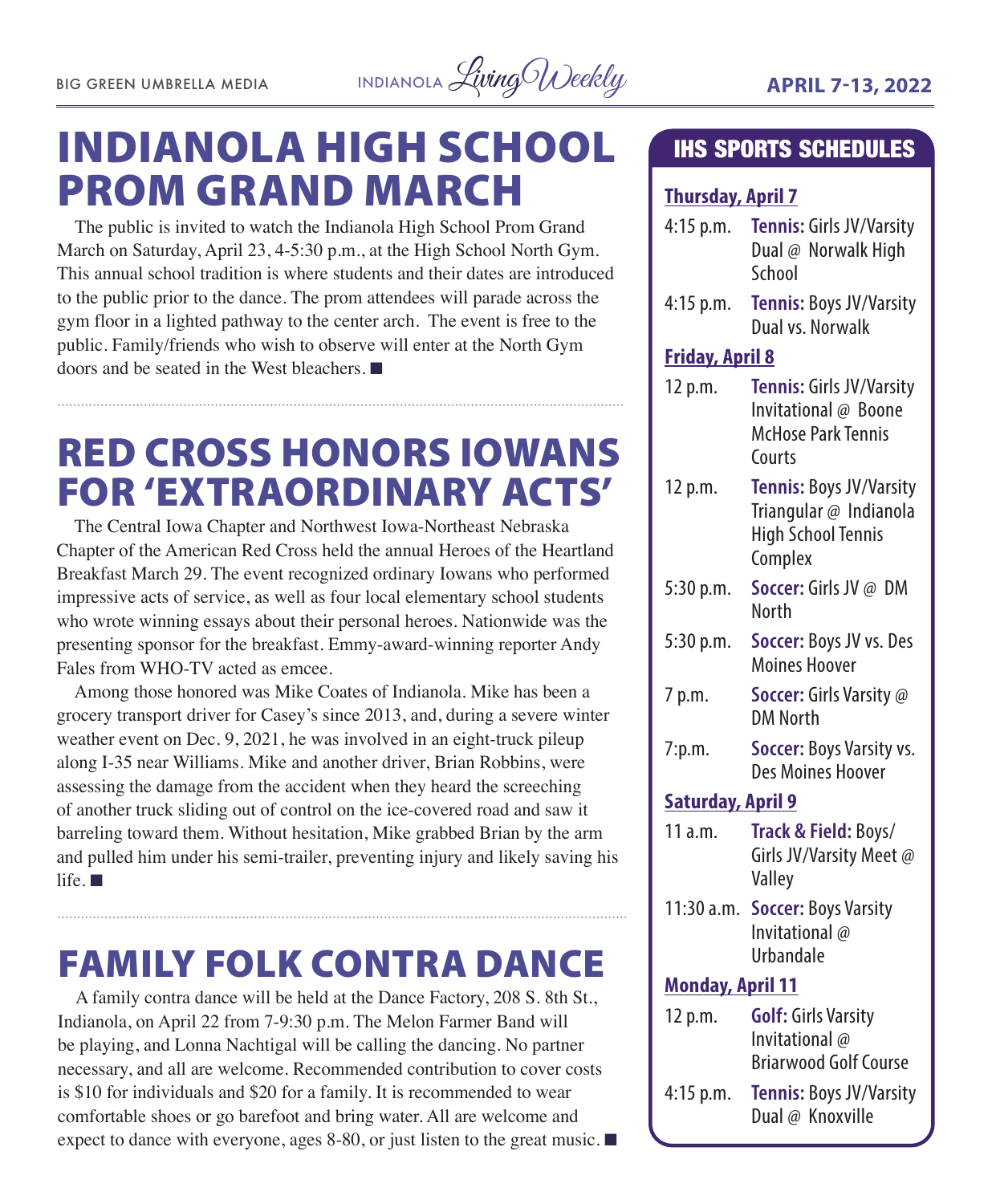

#### EVENTS IN THE AREA EMAIL YOUR EVENT INFORMATION TO TAMMY@IOWALIVINGMAGAZINES.COM

#### POETRY & PHOTOGRAPHY PRESENTATION

#### **Saturday, April 9, 5 p.m.**

#### **Beaverdale Books, 2629 Beaver Ave., Des Moines**

In celebration of Poetry Month, Beaverdale Books will feature a special event with Dr. Paul Brooke. Brooke is a professor of English at Grand View University in Des Moines, where he teaches a variety of writing, literature and photography courses. He has won numerous awards for his poetry. His presentation will be moderated by fellow poet Kyle McCord.



#### DINNER DETECTIVE MURDER MYSTERY

#### **Saturday, April 16, 6 p.m. Embassy Suites Downtown, 101 E. Locust St., Des Moines**

The award-winning comedic murder mystery dinner show is coming to Des Moines. Unlike other murder mystery shows with elaborate costumes and dialogue, the Dinner Detective's interactive shows are set in the present day. Performers blend into the audience, and you won't know who is in the show until it's time to solve the murder. Look for clues, be interrogated by detectives and compete for prizes awarded to the Top Sleuth. Guests are not required to participate in the show but are encouraged to do so. The evening includes a four-course plated meal, coffee and tea, cash bar and prizes. Guests must be at least 15 years old to attend. Get tickets at www.eventbrite.com.



#### 'OF GRAVITY AND LIGHT' **Friday, April 22 at 7 p.m. Des Moines Civic Center, 221 Walnut St., Des Moines**

Join Ballet Des Moines for the world premiere of composer Beau Kenyon's contemporary ballet, "Of Gravity and Light." Be entranced through eight innovative movements combining sound, imagery and movement exploring the wonder of space. As Ballet Des Moines' year-long resident and director of education and outreach, Kenyon interprets the science of space through music and dance, inviting the disciplines of science and art to converge. "Of Gravity and Light" will feature choreography by Ballet Des Moines Artistic Director Tom Mattingly, video installation by artist Yu-Wen Wu and live music directed by conductor Tim McMillin. Tickets available at www.dmpa.org.

#### DES MOINES BUCCANEERS HOME SCHEDULE

#### **Buccaneer Arena, Urbandale**

- Saturday, April 9 vs. Fargo Force, 6 p.m.
- Saturday, April 16 vs. Sioux City Musketeers, 6 p.m.
- Friday, April 22 vs. Waterloo Black Hawks, 7 p.m. For more information, visit www.bucshockey.

 $com. \blacksquare$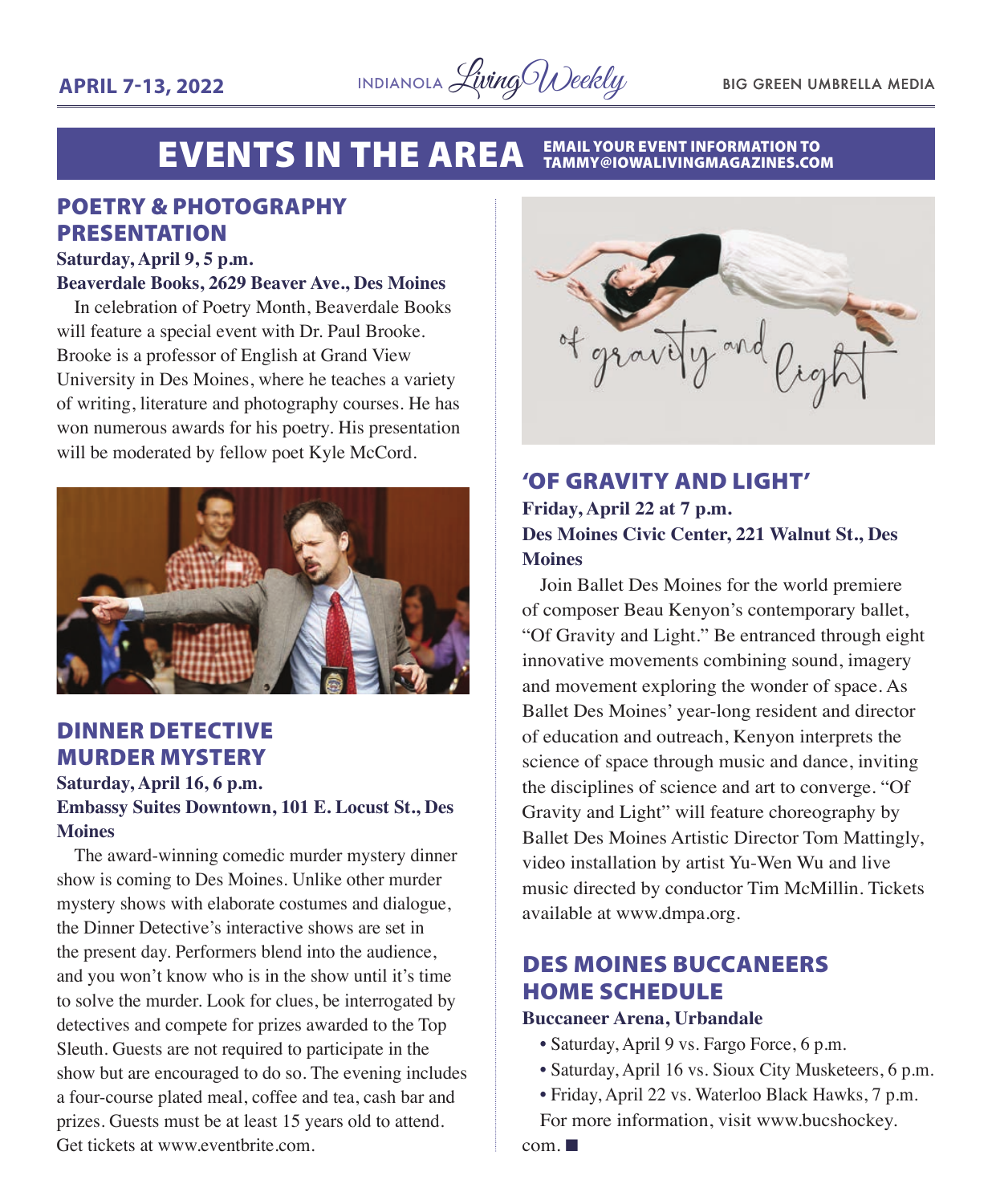

# SPECIAL FRIENDS SPRING FORMAL

All individuals with special needs and their families, chaperones, respite providers and SCL workers are invited to the Special Friends Spring Formal on Friday, April 29, 6:30-8 p.m., at the Buxton Room, 2204 W. Second Ave., Indianola. Enjoy dancing, door prizes and fun. The event is free.  $\blacksquare$ 

# GIRLS NIGHT OUT KENTUCKY STYLE

Enjoy an evening out around Indianola's Downtown Square and #ThinkIndianolaFirst on Saturday, May 7, 5-9 p.m., during the Girls Night Out Kentucky Style event.  $\blacksquare$ 

### FRIDAY NIGHT LIVE SUMMER CONCERTS

Mark your calendars now for the Friday Night Live Summer Concerts at Memorial Park, Indianola. You'll want to grab your family and friends and enjoy live music while your kids are entertained by the beautiful park facilities. Gates open at 6 p.m. Band plays 7-9:30 p.m. Beverage garden and food vendors will be available. Cost is \$5 for adults and children 11 and older. Children 10 and younger are admitted for free. For more information, visit [IndianolaChamber.com.](http://IndianolaChamber.com) Bands are:

**• June 10:** Train Wreck

- **June 24:** Past Vertical
- **July 8:** Final Mix  $\blacksquare$

### LENTEN FISH DINNERS

Take the family and enjoy an evening of visiting with neighbors as the Indianola Knights of Columbus do the cooking. The final Lenten Fish Dinner (dine-in or carry-out) will be held April 8 at St. Thomas Aquinas Parish Hall. Serving will be from 5:30-7 p.m. Cost is \$12 for adults and carry-out orders and \$5 for children 6-12. Children younger than 5 are free.  $\blacksquare$ 

### FUNERAL NOTICE

*Funeral notices can be emailed to tammy@ iowalivingmagazines.com and run for free.*

#### **MARTINE DOLORES WATERS**

Martine Dolores Waters, 40, died unexpectedly on Friday, March 25, 2022, at her home in Indianola. She grew up in Des Moines and graduated from



Lincoln High School in 2000. She worked for Nationwide for more than 13 years.

She is survived by her parents, Mike and Synda; siblings, Michelle (Mike), Michael Jr., Marshane (Dustin), and Autumn; her niece and nephew, Maddie and Drake; her beloved dogs, Beezee and Blitzy; and countless friends and many loving extended family.

A celebration of life was held Wednesday, April 6, at Hamilton's Funeral Home. Private family burial will take place at North River Cemetery, Greenfield Township. Condolences may be expressed at [www.](http://www.HamiltonsFuneralHome.com) [HamiltonsFuneralHome.com.](http://www.HamiltonsFuneralHome.com)

### APRIL CITY MEETINGS

- IMU Board of Trustees Meeting, April 11, 5:30 p.m.
- Planning and Zoning Meeting, April 12, 6-7 p.m., at Council Chambers.
- Parks & Recreation Commission, April 13, all day, at the Indianola Activity Center.
- City Council Meeting, April 18, 6-7 p.m., at Council Chambers.
- City Council Study Session, April 18, 7-8 p.m., at Council Chambers.
- IMU Board of Trustees Meeting, April 25, 5:30 p.m.
- Indianola Public Arts Commission Meeting, April 28, 6 p.m.  $\blacksquare$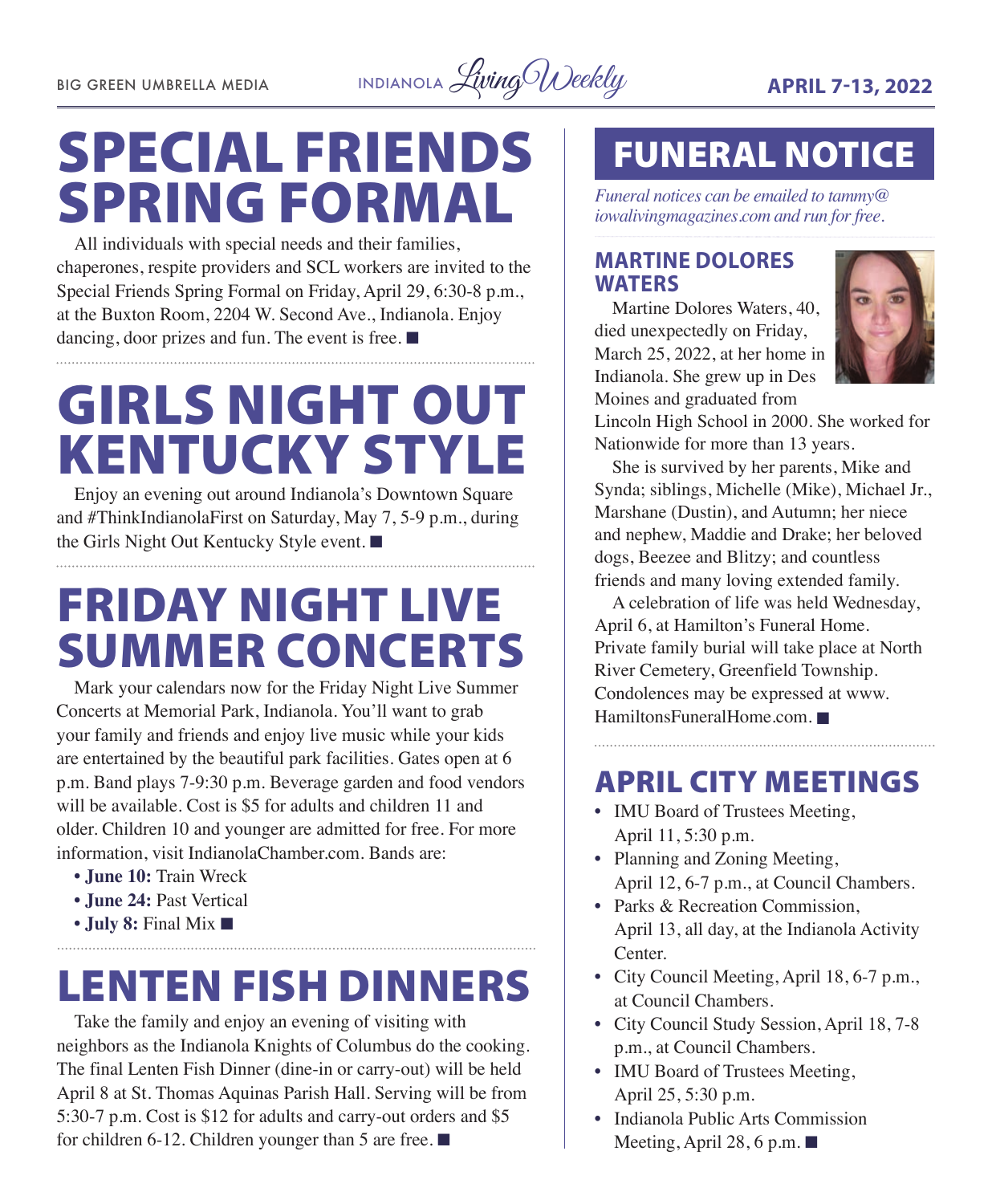**APRIL 7-13, 2022** INDIANOLA *Living Weekly* BIG GREEN UMBRELLA MEDIA

### **Comfortably Dumb** By Bruce Quast



"No, we're busy Sunday. We have to go to the Morgensons for Timmy's cocoon opening."



### JOHN NICHOLS TO DELIVER CULVER LECTURE

Journalist John Nichols will present the 11th Annual Culver Lecture at Simpson College at 7 p.m. on Thursday, April 14. This year's Culver Lecture will be presented live and in-person in Hubbell Hall, Kent Campus Center, on Simpson's main campus in Indianola.



John Nichols is a journalist, political commentator and pioneering political blogger. He is the author of 14 books on American politics, including "The Fight for the Soul of the Democratic Party: The Enduring Legacy of Henry Wallace's Antifascist, Antiracist Politics." Nichols' book draws heavily on Sen. John C. Culver's biography of Henry A. Wallace, "American Dreamer: A Life of Henry A. Wallace." Simpson College has recognized both John C. Culver and Henry A. Wallace in the naming of the John C. Culver Public Policy Center and Wallace Hall.

"In 'The Fight for the Soul of the Democratic Party,' John Nichols illuminates the long shadow of Iowan Henry A. Wallace's continuing influence on progressive politics in the U.S., adding significantly to the body of knowledge on Wallace collected by Senator Culver in 'American Dreamer,' " said Seth Andersen, director of the John C. Culver Public Policy Center at Simpson College. Nichols' book is essential reading for students of American political history and social movements.

In conjunction with the Culver Lecture, the Culver Center will also host a screening of Joan D. Murray's film tribute to her grandfather, "Henry A. Wallace: An Uncommon Man." Show time is 4 p.m. in the Black Box Theater, Kent Campus Center. The film screening and Culver Lecture are free and open to the public.

For those attending the in-person event, no registration is required. However, the virtual attendance option requires registration. Visit [simpson.edu/culver-center](http://simpson.edu/culver-center) to register.  $\blacksquare$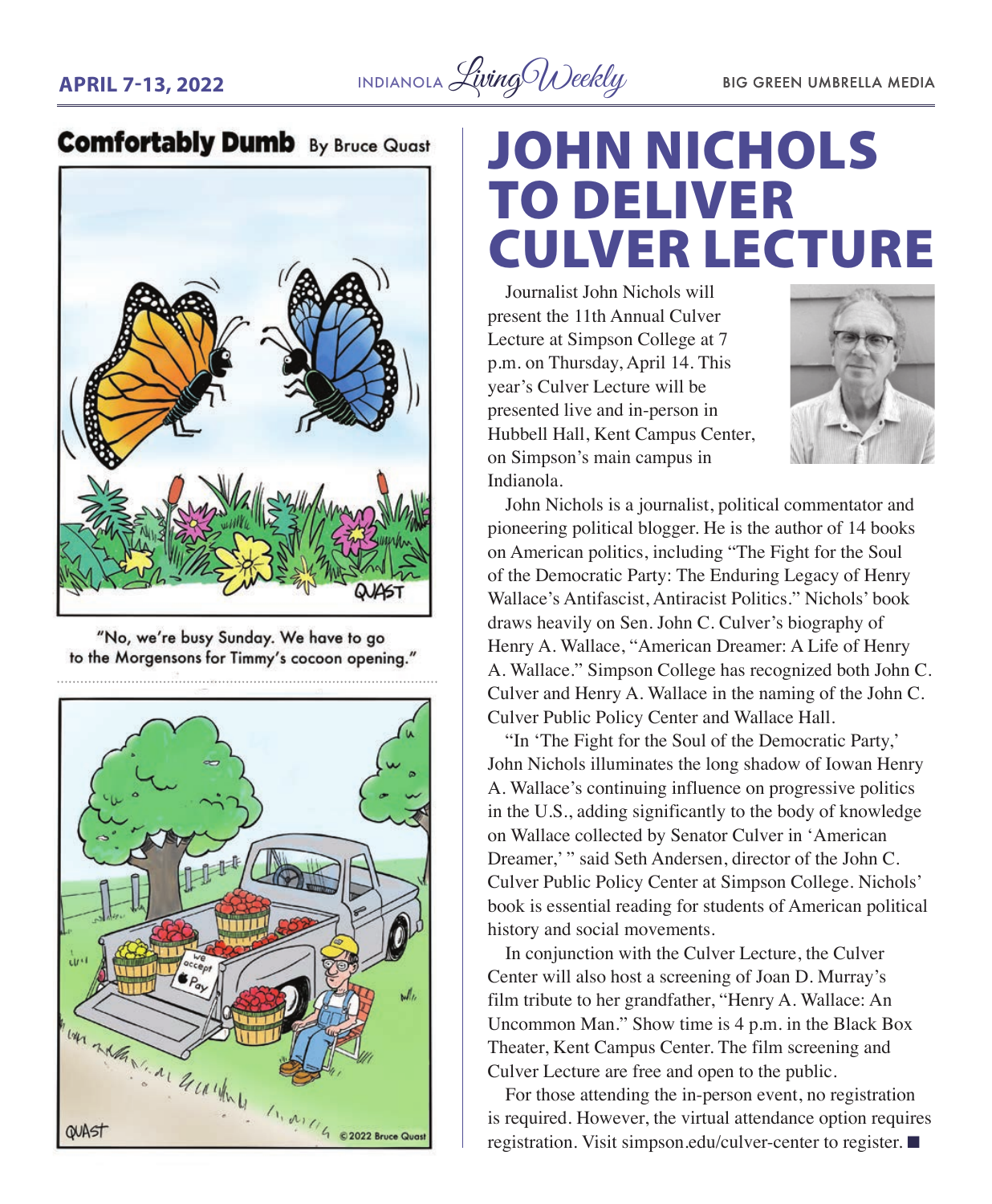

#### RECIPE

# EASTER DIP GOODNESS



*(Culinary.net)* Easter is about coming together with loved ones, enjoying beautiful spring weather and eating your family's favorite foods. The kids will be playing, adults will be chatting and all will be patiently waiting for the table to be set.

If you're visiting and making memories with family and friends you haven't seen in a while, there are few things better than diving into a marvelous Easter spread.

While eyeing the table, you notice all the colors popping off the dishes. Fruits and veggies make the feast come to life, but a warm Easter dip paired with rolls for dipping is a perfect way to start the festivities.

These Easter Bunny Rolls with Spinach Dip are as eyecatching as they are delicious. Not only will the kids love its shape, but the layers of taste will wow your Easter crowd.

This dish is made for a crowd, served warm and full of cheesy goodness. You can watch as your family dips into the spinach and one-by-one, before you know it, the rolls will have disappeared and the dip will be devoured.  $\blacksquare$ 

### EASTER BUNNY ROLLS WITH SPINACH DIP

#### **Serves:** 24

16 ounces frozen spinach, thawed 8 ounces cream cheese 2 cloves garlic, minced 1/2 cup mayonnaise 1/2 teaspoon salt 1/2 teaspoon onion powder 1/4 teaspoon chili powder 1/4 teaspoon pepper 1 teaspoon Italian seasoning 1 cup shredded Parmesan cheese 1 1/2 cups shredded mozzarella cheese, divided

#### 2 crescent roll tubes (8 ounces each)

#### **Directions:**

Heat oven to 375 F.

In skillet, over medium heat, cook spinach, cream cheese and garlic 3-4 minutes until cream cheese is melted. Stir in mayonnaise, salt, onion powder, chili powder, pepper and Italian seasoning. Stir in Parmesan cheese and 1/2 cup mozzarella cheese. Cook until cheese is melted. Keep skillet on burner over low heat.

Remove dough from tubes. Leaving dough intact, roll and stretch into 18-inch ropes. Cut each rope into 12 pieces for 24 total.

On baking sheet with parchment paper, form bunny head by placing one piece of dough in middle then surrounding it with six more pieces. Use 13 pieces to form round body. Use remaining pieces to form ears on top of head.

Scoop hot spinach dip into center. Spoon small portions on each ear. Sprinkle ears and belly with remaining mozzarella cheese.

Bake 18 minutes, or until crescent dough is golden brown and thoroughly cooked.  $\blacksquare$